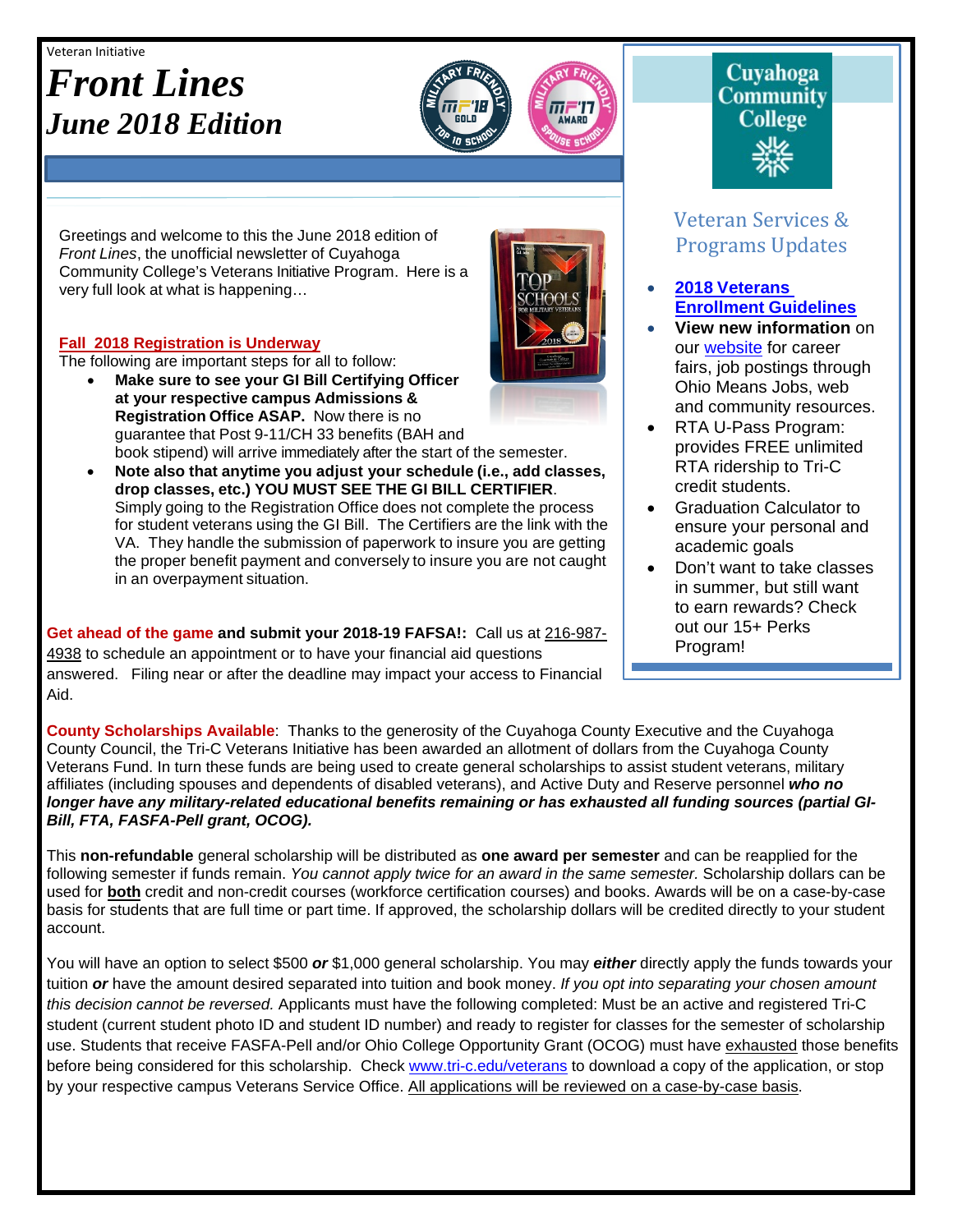**Veteran Campus Support Teams at the Ready:** An important reminder to all that the Cuyahoga Community College Veteran's Initiative has been organized in an effort to provide a broader range of services to you. Part of that reorganization has been the development of Veteran Campus Support Teams. The Veteran Campus Support Teams are comprised of specialists from key departments which data tracking has shown are those departments in which veterans require services.

Those departments include:

- GI Bill Certification
- **Counseling**
- Financial Aid
- **Recruiting**
- ACCESS (disability Enrollment
- Services)
- Key Career Transition Centers
- Veterans Education Access Program

As noted, the documented experience of the Veterans Initiative has shown that these are the major areas of inquiry from our student veterans. A complete list of your respective Campus Veteran Support Team members is found on the Veterans' website at: [www.tri-c.edu/veterans](http://www.tri-c.edu/veterans)

**Veterans Education Access Program – At the Ready:** The Veterans Education Access Program (VEAP) at Tri-C provides FREE comprehensive support services to eligible veterans who need additional help in Math, English and Science to complete their first degree. If you are enrolled or have been placed in a remedial Math or English course and are in need of additional help in these areas, please call the VEAP main office at 216-987-4938 to schedule an appointment with our Student Advisor. Classes are already underway, so do not delay!

## **VEAP Schedule**

| <b>Date</b>                       | <b>Description</b>                                                                                                                                         |
|-----------------------------------|------------------------------------------------------------------------------------------------------------------------------------------------------------|
| May 09<br>1:00 PM-3:00 PM         | <b>VEAP Workshop: Staying Engaged during Summer</b>                                                                                                        |
| May 15<br>$2:00$ PM $-4:00$ PM    | <b>VEAP Pinning Ceremony</b>                                                                                                                               |
| May 25<br>12:00-12:30 PM          | <b>Planting of the Poppies at Western Campus</b>                                                                                                           |
| <b>May 29</b><br>10:00 AM-3:45 PM | <b>Summer I Weekday Session Begins</b><br>Tell your friends and family to sign up!                                                                         |
| <b>June 2</b><br>9:00 AM-1:30 PM  | <b>Summer I Saturday Session Begins</b>                                                                                                                    |
| <b>June 6</b><br>1:00 PM-3:00 PM  | <b>VEAP Workshop</b><br>Pay it Forward to Yourself and Others                                                                                              |
| <b>June 8</b><br>10:00 AM-1:00 PM | <b>Re-entry Fair</b><br>Employers and community agencies will provide assistance<br>to people with legal barriers to employment                            |
| June 27-July 1<br>Open 24 hours   | <b>Traveling Wall: Tri-C Western Campus</b><br>This 80% scale version of the Vietnam Memorial Wall will<br>be stationed and lit at Tri-C's Western Campus. |
| July 10<br>10:00 AM-3:45 PM       | <b>Summer II Weekday Session Begins</b>                                                                                                                    |
| July 14<br>$9:00 AM - 1:30 PM$    | <b>Summer II Saturday Session Begins</b>                                                                                                                   |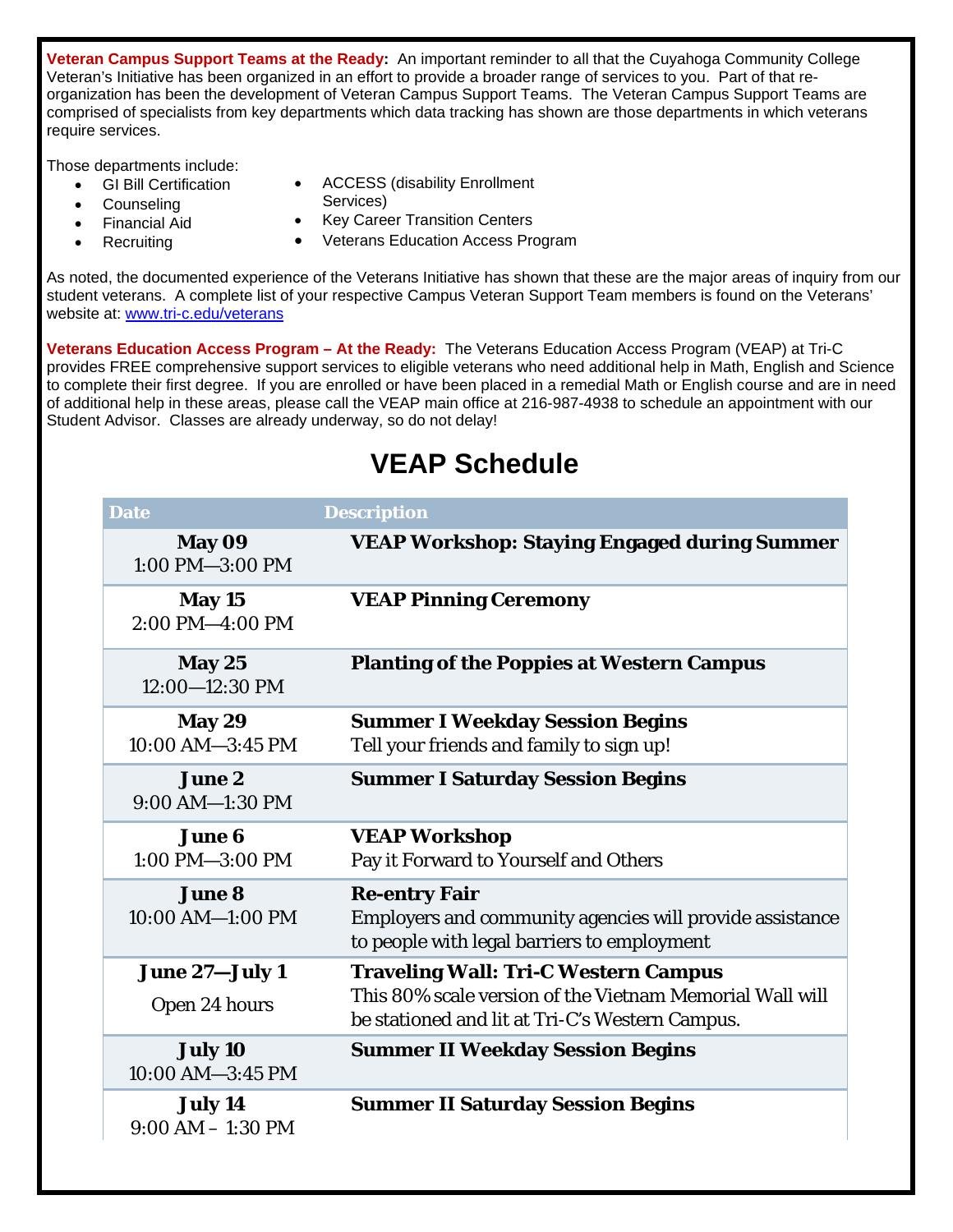## **Employment Opportunities / Links**

**[Department of Veterans Affairs Link with the VA on Facebook](https://www.facebook.com/VeteransAffairs/)**

#### **[City of Cleveland](http://www.city.cleveland.oh.us/CityofCleveland/Home/Community/CareerCenter)**

**Veteran Job Search Assistance: If you know a Veteran or Military Spouse who could benefit from FREE, UNLIMITED job search coaching, please have them visit [www.gunnyret.com](http://www.gunnyret.com/) to schedule a "First Call".**

**[Ohio National Guard Employment Enhancement Support:](https://drive.google.com/file/d/0B6KQApfHm1pGbnByRGlTNEhyUlU/view?usp=sharing)** 

**[VA JOBS Home](http://www.va.gov/jobs/)**

**[Ohio.gov](http://agency.governmentjobs.com/ohio/default.cfm?clearSearch=1)**

**[USAJobs](https://www.usajobs.gov/)**

**[Veterans MilitaryJobs.com](http://www.military.com/veteran-jobs)**

**[Ohio Federal Government Jobs](http://federalgovernmentjobs.us/job-location/ohiooh.htm)**

#### **Unsure of a career path? [Check out Career Coach](https://tri-c.emsicc.com/)**

Create an Account, discover your interests, potential career stats, and career scopes in your local area that are adjacent degree paths with Tri-C programs. Make sure to check out the MOS option to see what your military skills transfer to in our programs.

## **Vietnam Traveling Wall Coming to Tri-C Western Campus June 27:**

## **Event Volunteers Needed**

On Wednesday, June 27, 2018, the American Veterans Traveling Tribute (AVTT) Traveling Vietnam Wall will be escorted to the Cuyahoga Community College Western Campus.

Between approximately 4 p.m. and 5:30 p.m., up to 1,000 motorcycle riders from Rolling Thunder, Inc. will meet at the Northbound Rest Area on I-71 at mile marker 225 in Brunswick to escort the Travelling Wall to the Tri-C Western Campus in Parma. The Wall is expected to arrive and depart the Northbound Rest Area at approximately 5:30 p.m.

"The City of Parma is honored and proud to be a part of bringing the AVTT Traveling Vietnam Wall to Tri-C," said Mayor Tim DeGeeter. "I encourage residents to come out along the escort route and welcome the Wall with respect for those who died in this conflict. I'm sure it will be an emotional experience to see the Wall pass on its way to the campus."

The Traveling Wall will be on display on the campus of Tri-C West from June 28 at 1 p.m. until July 1 at 1 p.m. The Wall is open 24 hours a day during this time. The official opening ceremony is at 3 p.m. on Thursday, June 28. The event is sponsored by American Legion Post 703.

The City of Parma and American Legion Post 703 are still in need of volunteers to put up the sidewalk on Wednesday, the wall on Thursday, and assist as guides and family escorts the days the wall will be at Tri-C.

**Those wishing to volunteer should contact Planning Committee member Crystal Jardine at [crystaljardine15@gmail.com,](mailto:crystaljardine15@gmail.com) or call her 440-570-3054.**

This is a meaningful service opportunity for any era veteran, and anyone whose family has an association with a Vietnam veteran or the War in Vietnam.

Your support of this event is greatly appreciated!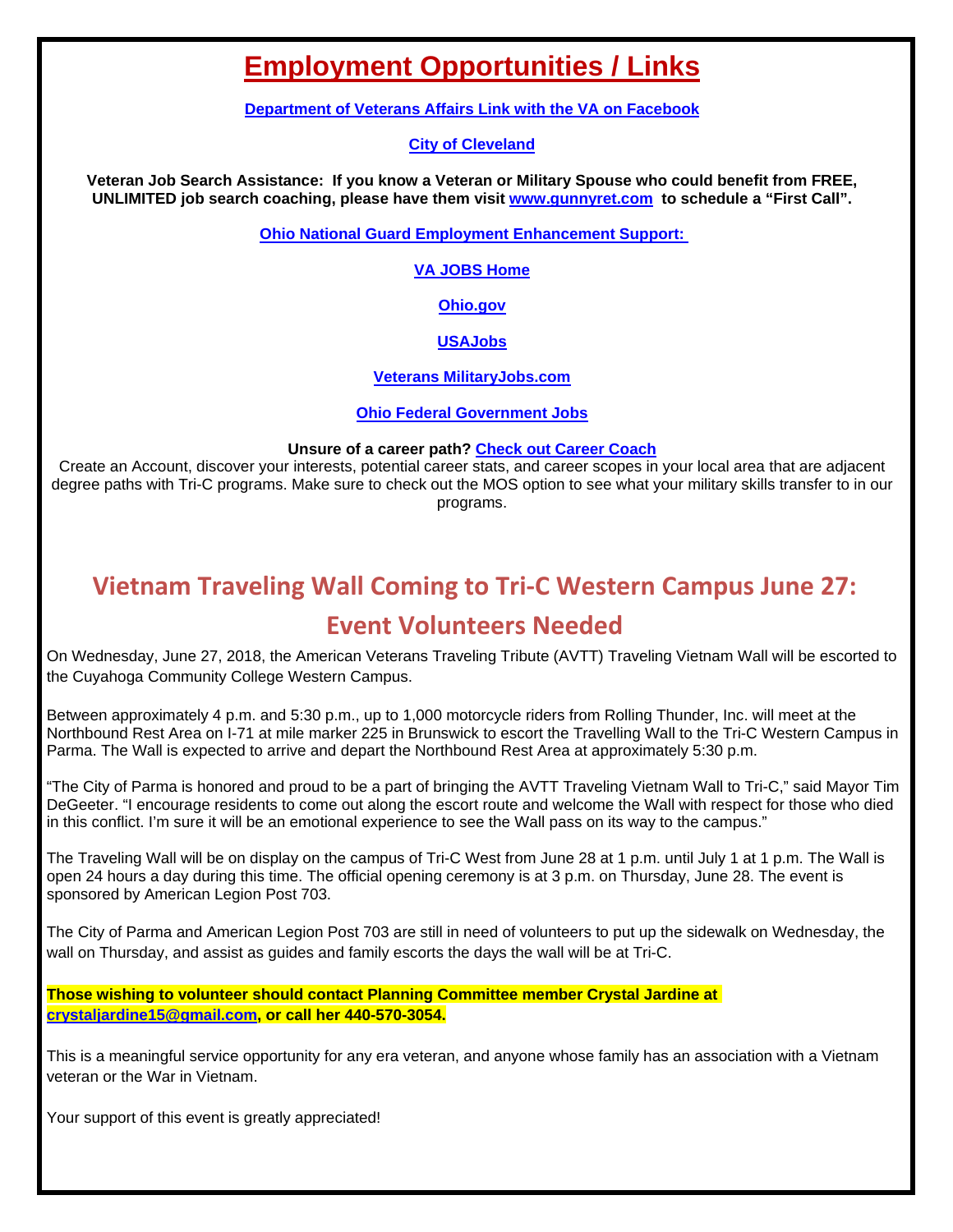## **Applying for Benefits**

First-time users of educational benefits must complete the 22-1990 form at www.vets.gov/education/apply/.

The VONAPP system (old 22-1990 site) still contains other important forms such as compensation, pension, vocational rehabilitation, employment, burial benefits, change in place/training and dependent application for VA benefits.

Do not use forms 22-1990N or 22-1990E to apply for Post 9/11 GI Bill, CH30 or CH1606. The 22-1990N is for National Call to Service only. The 22-1990E is for family members to use transferred benefits.

### **CONTACTS:**

**VA Regional Office** (St. Louis, MO) 1-888-GIBILL-1  $(1-888-442-4551)$ 

**Direct Deposit Center** 1-877-838-2778

**Enrollment Certification** 1-877-823-2378

## **Military Transcripts**

Be sure to have your transcripts evaluated to determine if you can receive academic credit for your military training. The process can take up to four weeks, so keep an eye on your Tri-C email for notification that your transcripts have been evaluated. A counselor and program manager will advise you on how credits can be applied to your specific degree. The primary contact for military transcripts is Chris Dorsten at 216-987-3664 or chris.dorsten@tri-c.edu.

#### **Joint Services Transcript (JST):**

Order your free official transcripts and review unofficial transcripts and summaries of equivalent credits. Register at https://jst.doded.mil.

#### **Air Force veteran?**

Check out Air University at www.airuniversity.af.mil/Barnes /CCAF/ to review various options for ordering your transcripts.

## **Which Veterans Education Benefit Should I Use?**

### **DEPENDENT**

- $\rightarrow$  Chapter 33: Post  $9/11$  GI Bill
- **Chapter 35: Dependents Educational Assistance**

### **VETERAN**

- **Chapter 30: Montgomery GI Bill (exhaust, then** switch to Chapter 33)
- **Chapter 31: Voc Rehab (Service-Connected Rehability)**
- → Chapter 33: Post 9/11 GI Bill (cannot switch after applying)

PLEASE NOTE: The U.S. Department of Veterans Affairs determines eligibility for veterans education benefits.

### **STILL SERVING?**

#### **ACTIVE DUTY**

**Tuition Assistance** 

#### **RESERVIST OR NATIONAL GUARD**

#### **Deployment**

- **ONGSP: NG only** (exhaust, then switch to Chapter 33)
- **Chapter 33: Post** 9/11 GI Bill (cannot switch after applying)
- **Chapter 1607: REAP\***

#### **No Deployment**

- ONGSP: NG only (Montgomery GI Bill for Selected Reserves)
- $\sim$  Chapter 1606

**Tultion Assistance** 

**→ Tuition Assistance** 

\*REAP has been terminated for all applicants, with complete termination expected in November 2019.

Disclaimer: This is a visual aid and not an exhaustive explanation of benefits; nor does it include every possible scenario of benefits eligibility.

 $\rightarrow$